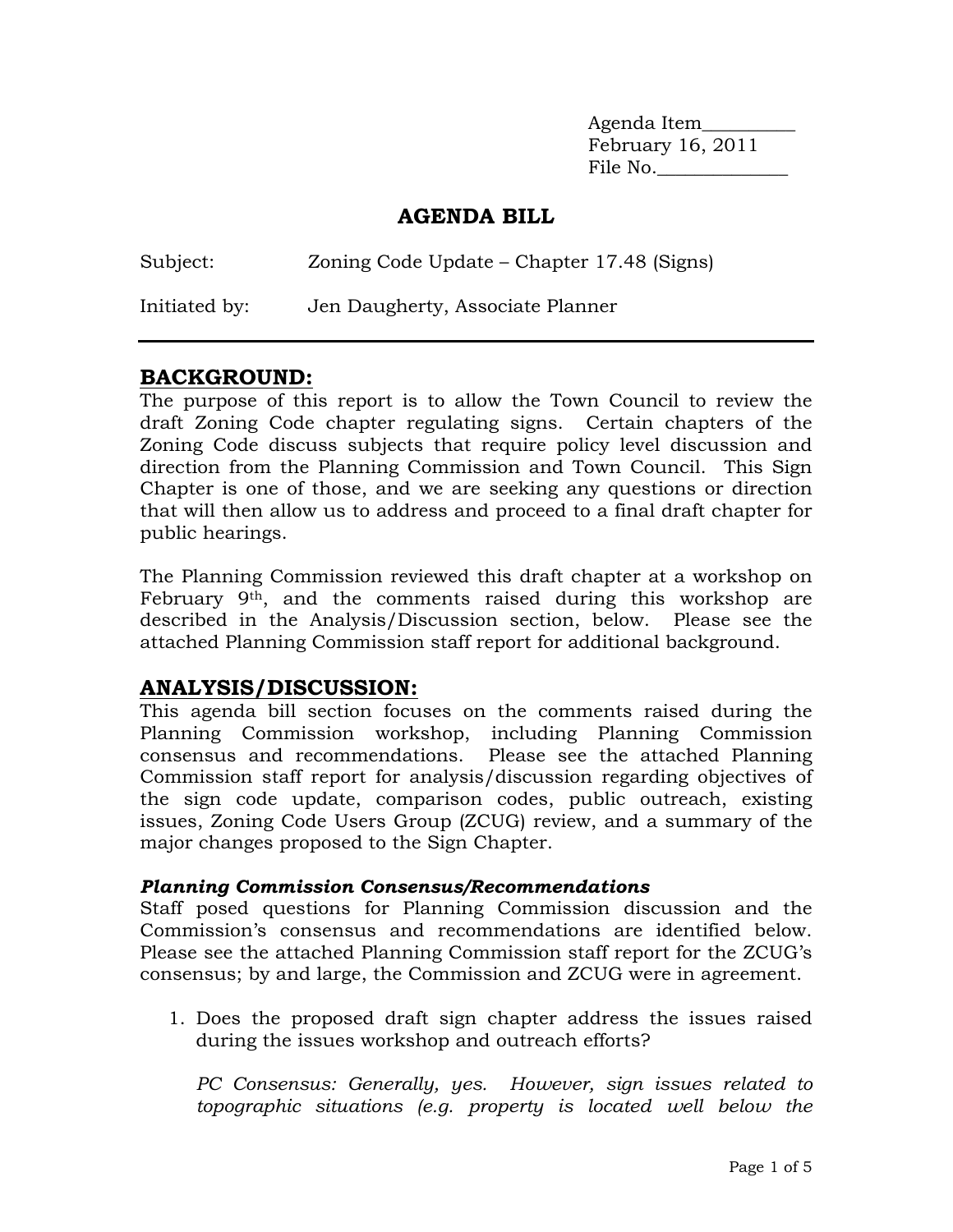*elevation of the street) and unusual building placement (e.g. buildings that are perpendicular to the street) still need to be addressed.* 

- 2. Are the proposed substantive changes to sign regulations appropriate?
	- a. Is it appropriate to allow halo lit signs subject to the limitations in the draft chapter (Subsection 17.48.100.F)?

*PC Consensus: Yes.*

b. Is it appropriate to allow signs with neon details subject to the limitations in the draft chapter (Subsection 17.48.100.I)? Is the description of allowable neon details in Subsection 17.48.100.1 appropriate or should an additional description of intent be included (e.g. neon elements are intended to provide accessory graphics and artistic elements to a sign)?

*PC Consensus: Neon details are desired, and a refined description of neon details may be helpful but difficult to articulate.* 

c. Is it appropriate to allow electronic message signs subject to the limitations in the draft chapter (Subsection 17.48.100.E)? Should these signs be allowed for public, quasi-public, and non-profit uses, or limited to only public and quasi-public uses?

*PC Consensus: Supportive of electronic message signs but concerned with the brightness and appropriate locations for these signs. Staff will continue to work with the Town Attorney to ensure the intent and limitations are legal.* 

d. Is it appropriate to allow banners for sales and promotions subject to the limitations in the draft chapter (Subsection 17.48.100.N.1.b.iii)?

*PC Consensus: Yes.*

e. Should an increase in total allowable aggregate sign area be allowed if the building and sign are 140 feet from the centerline (Subsection 17.48.090.C.6)?

*PC Consensus: Yes.*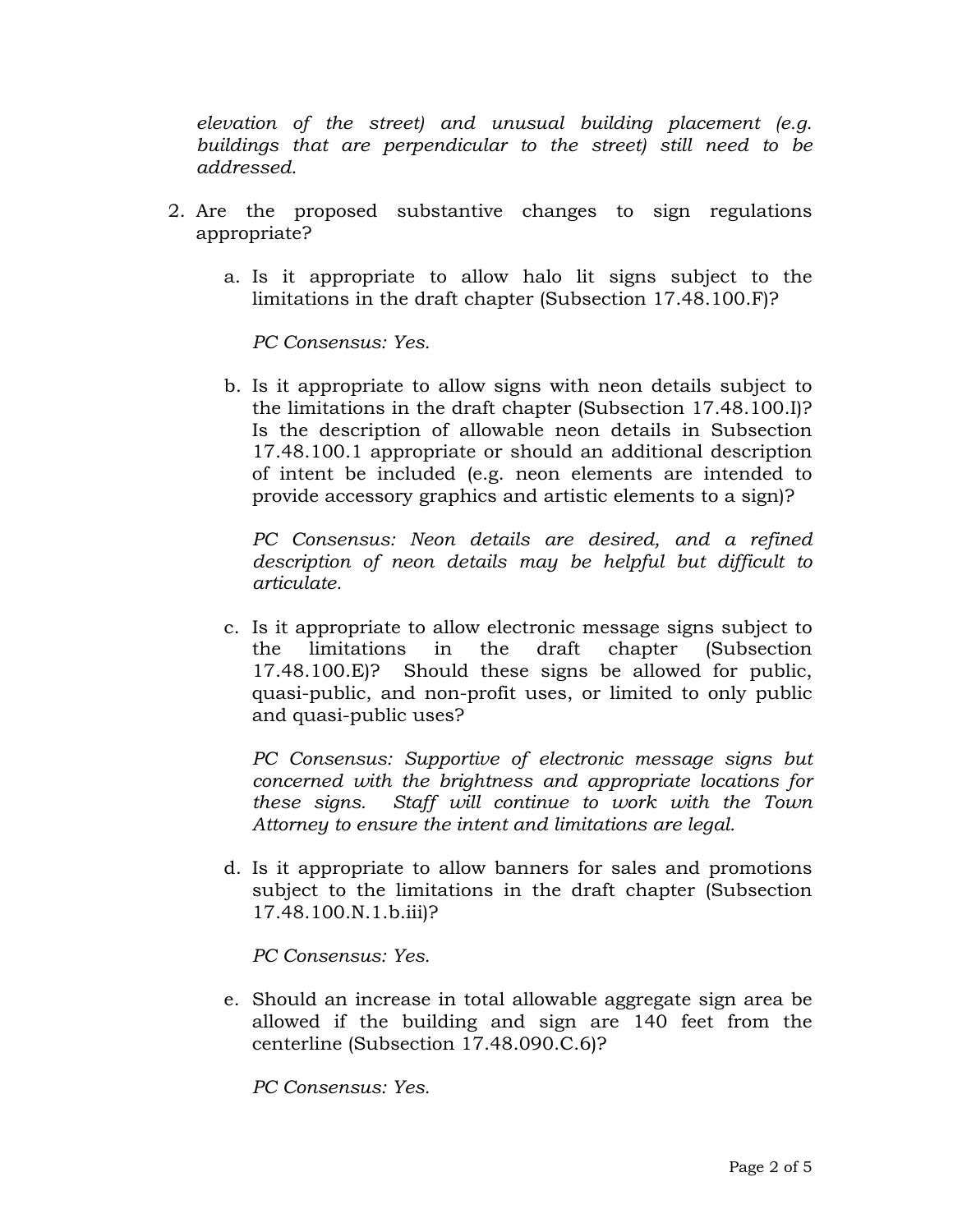f. Should one pedestrian-oriented sign not count towards allowable sign area (Subsection 17.48.090.C.7.h)?

*PC Consensus: Yes.*

3. Should projecting signs be allowed on the second story of a structure? Subsection 17.48.100.J.1 would only allow projecting signs for ground level businesses. Projecting signs are not currently allowed on or above the second floor of any structure.

*PC Consensus: Projecting signs would be allowed at pedestrian plaza levels even if they are located above a parking garage (e.g. The Village). Projecting signs should not otherwise be located on second stories.*

### *Public Comments*

### Mr. Bill Taylor

Mr. Taylor's comments focus on amortization for nonconforming signs (e.g., pole signs) in the commercial zones. Amortization is the process of permitting a nonconforming sign to remain in use for a period long enough to allow the owner to fully depreciate the investment in lieu of providing compensation as required by the Fifth Amendment (i.e. private property cannot be taken without just compensation). Mr. Taylor lists the following questions directed at Commission and Council:

- 1. Are you concerned enough about the impact of the few remaining pole signs (or others) on the Town's image to act to have them removed?
- 2. Are you willing to adopt and enforce an amortization provision?
- 3. Are you willing to pay to have them removed?
- 4. Is attrition sufficient?

The Planning Commission's consensus was that nonconforming signs should be eliminated; however, there was no consensus as to which method of removal should be implemented.

### Mammoth Lakes Board of Realtors, Inc

The Mammoth Lakes Board of Realtors, Inc (MLBR) provided comments on proposed regulations for temporary real estate signage. The Planning Commission discussed these comments and staff will work with the Town Attorney and MLBR to arrive at acceptable solutions.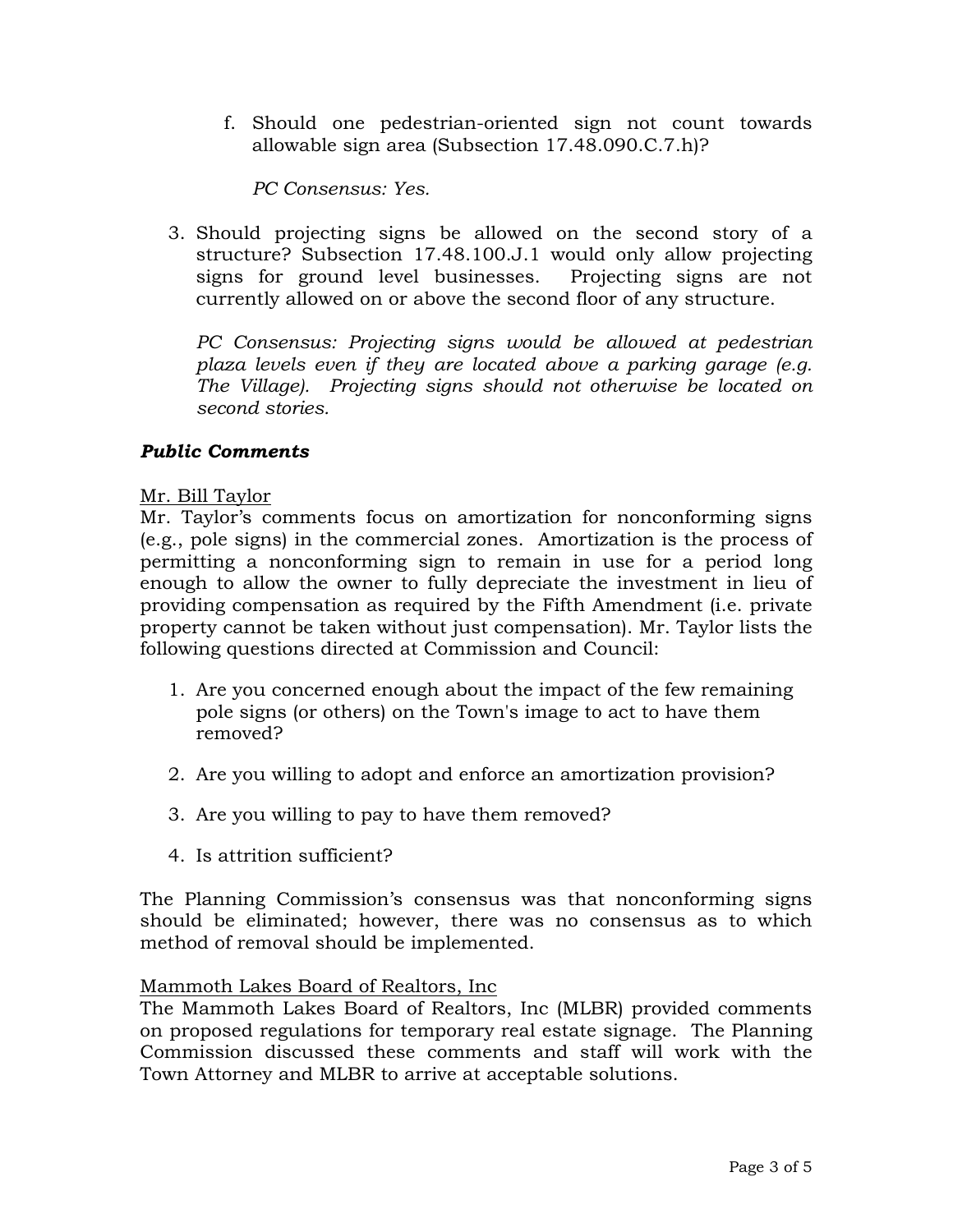### Other Public Comments

- Allowing more creative signs is desirable.
- Allowing flexibility in sign size is good.
- Topographic issues that impact sign visibility should be addressed (e.g. property is located well below the elevation of the street).
- Signs should be allowed on building walls that do not face street (e.g. perpendicular to street) or have a customer entrance if they face pedestrian or parking areas.
- There appears to be inequity with enforcement of sign regulations.
- Sign fees are too high.

Some of these items are included in the draft Sign Chapter, and others, like fee reductions will be handled through separate processes.

## **OPTIONS ANALYSIS**

This is a workshop item only; no options are presented.

## **VISION CONSIDERATIONS:**

Updating the Zoning Code to implement the General Plan, codify accepted neighborhood district plans, and provide clear and user-friendly regulations will ensure the provision of the very highest quality of life for our residents and the highest quality of experience for our visitors. The Sign Code update is a critical component of the Zoning Code Update and will advance community design standards and strengthen the identity of the community as a premier, year-round destination resort. The updated standards will address existing issues to the extent feasible and be more user-friendly, increasing satisfaction of all users with the Sign Code.

## **FINANCIAL CONSIDERATIONS:**

This work program is part of the CDD FY 2010-2011 work program and is funded by the General Fund. The Sign Code update is a one time cost.

## **STAFFING CONSIDERATIONS:**

The Zoning Code Update and the Sign Chapter are high priority items in the adopted CDD FY 2010-2011 work program.